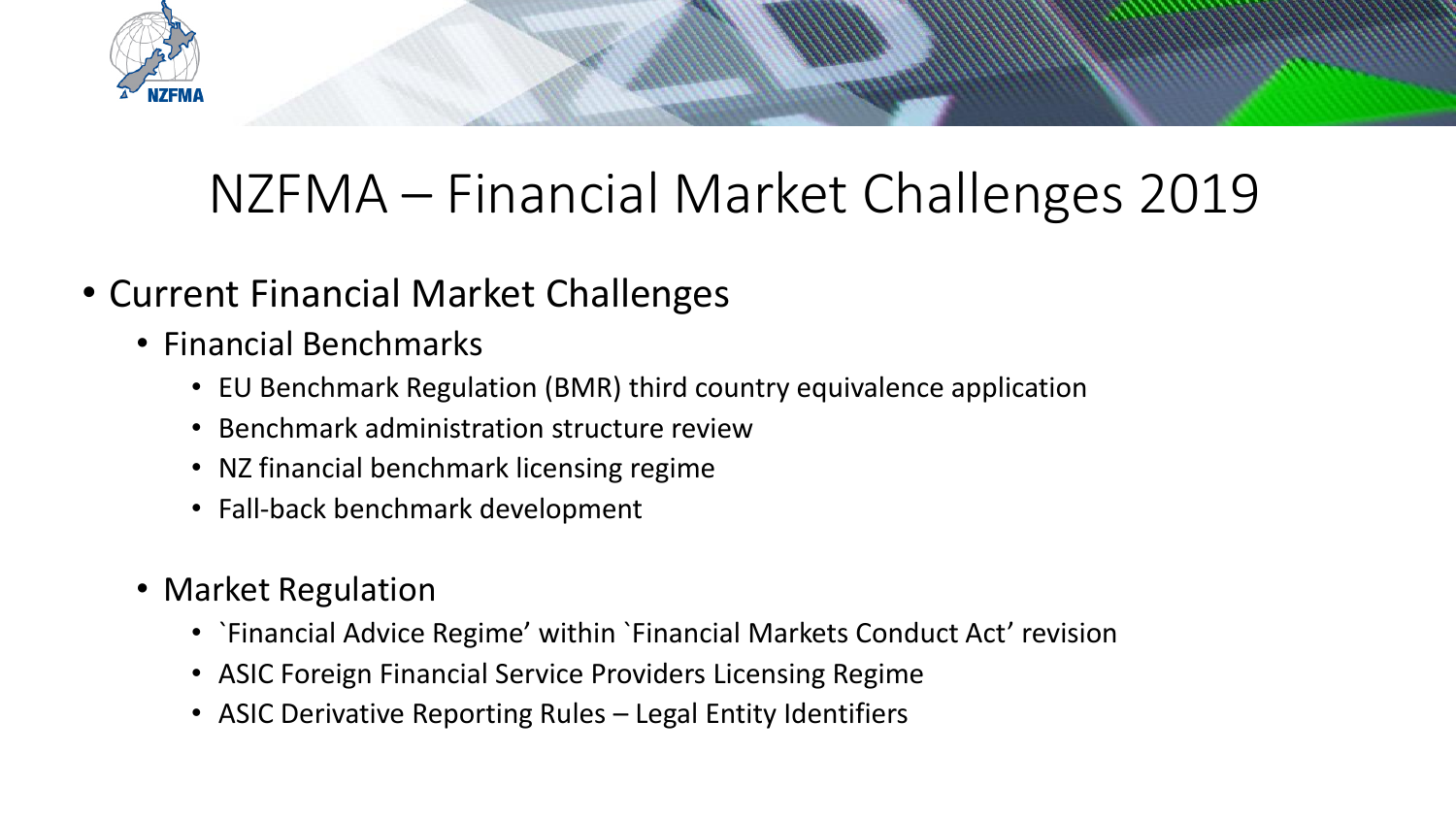

## Financial Benchmark Activity

- NZ Benchmark Administration Structure Reform
	- Driven by requirements within NZ benchmark administration licensing regime
	- Driven by IOSCO compliance obligations
	- Required to mitigate conflicts identified in previous structure
	- Most likely result in NZFMA subsidiary performing BA role
	- Independent of the NZFMA Board control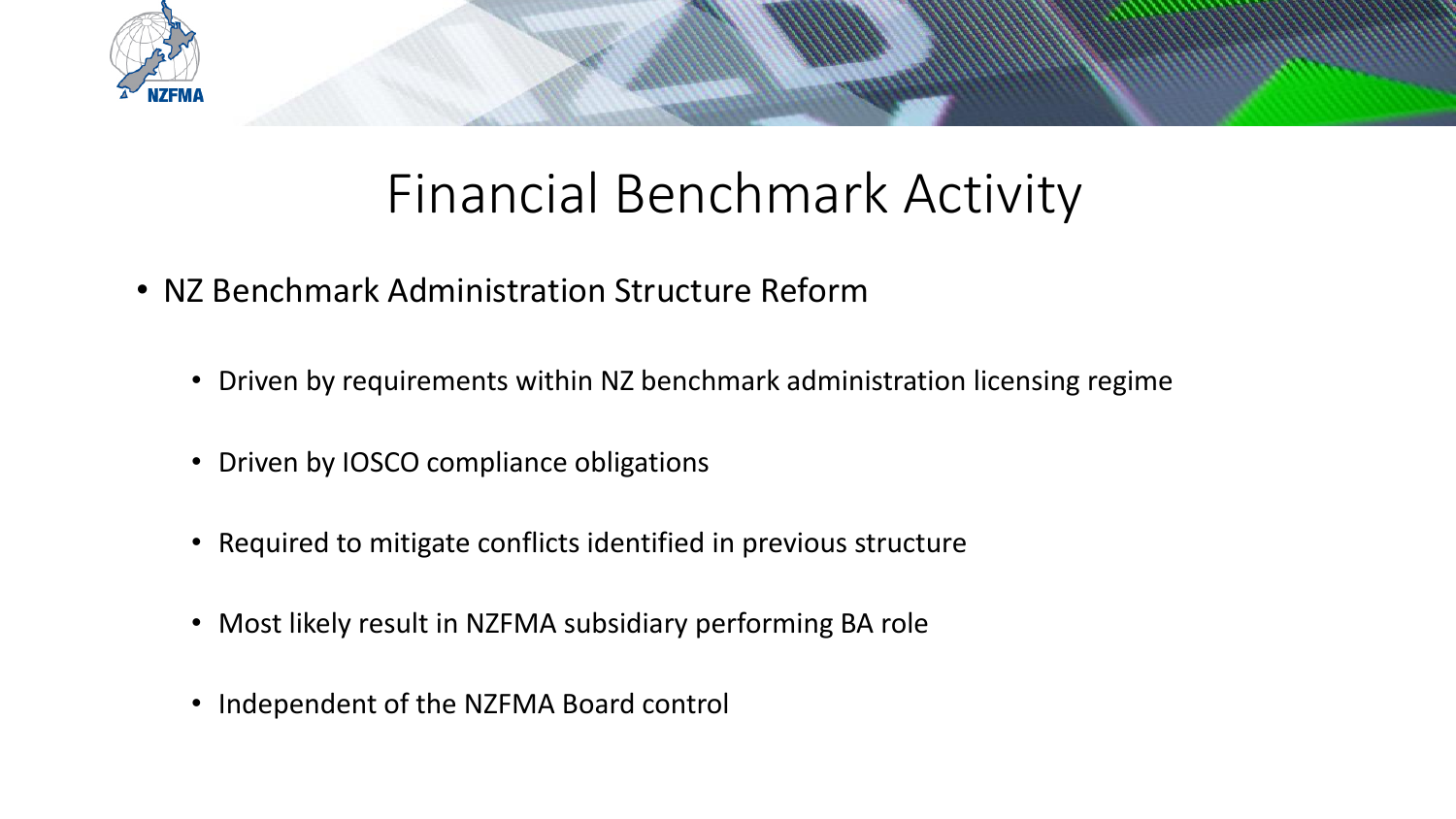

## Benchmarks

- Fall-back Benchmark Development
	- Overnight cash rate selected
	- Reserve Bank policy rate
	- Term and spread adjustments performed under ISDA formula
	- Seeking formal BA acceptance letter from RBNZ
	- OCR will also become the NZ Risk Free Rate
- LIBOR Benchmark Transitional Issues
	- Transitional hurdles still exist
	- Slow transition by `buy side'
	- Potential disputes & disruptions
	- Tax implications relating to product migration need mitigation